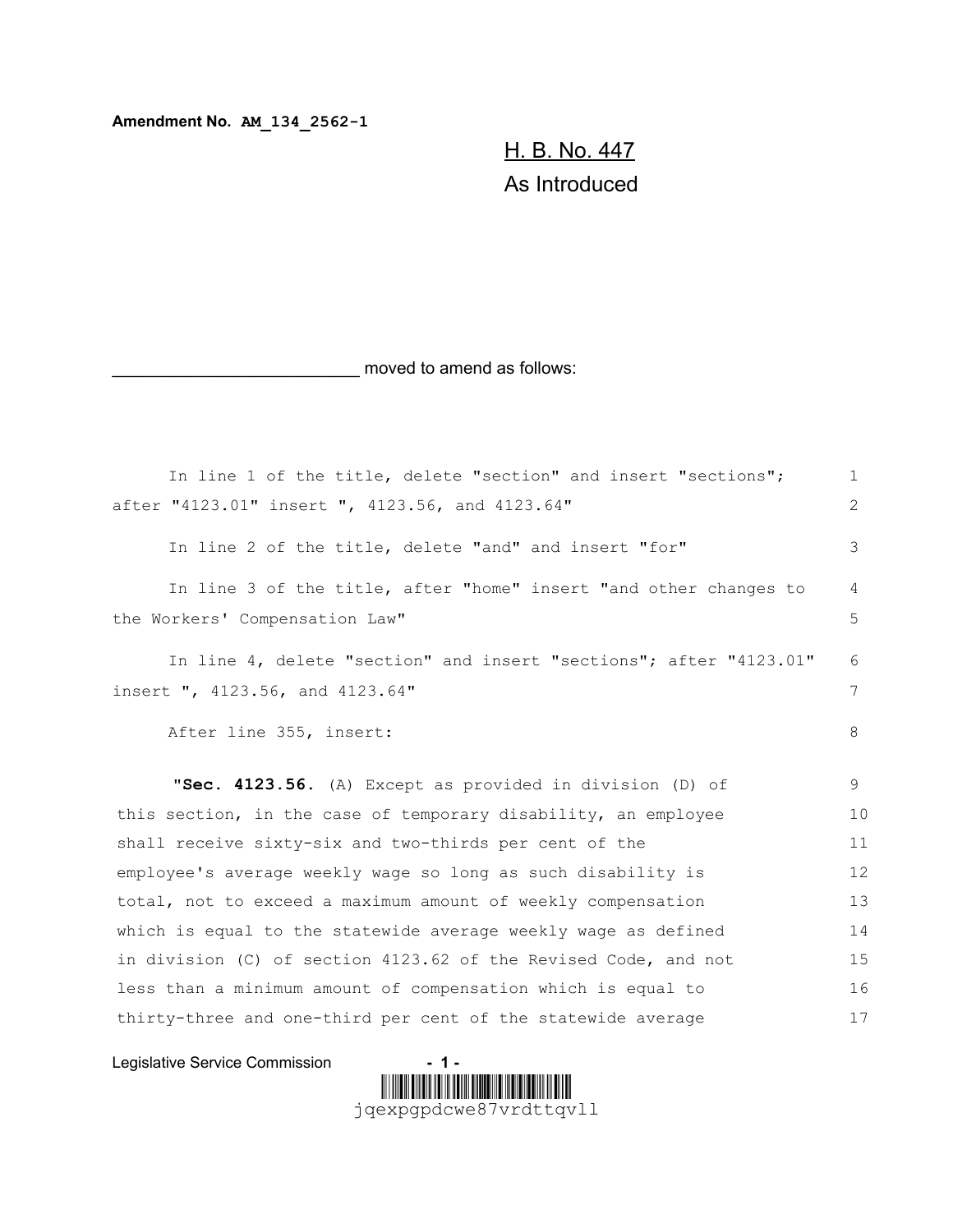weekly wage as defined in division (C) of section 4123.62 of the Revised Code unless the employee's wage is less than thirtythree and one-third per cent of the minimum statewide average weekly wage, in which event the employee shall receive compensation equal to the employee's full wages; provided that for the first twelve weeks of total disability the employee shall receive seventy-two per cent of the employee's full weekly wage, but not to exceed a maximum amount of weekly compensation which is equal to the lesser of the statewide average weekly wage as defined in division (C) of section 4123.62 of the Revised Code or one hundred per cent of the employee's net takehome weekly wage. In the case of a self-insuring employer, payments shall be for a duration based upon the medical reports of the attending physician. If the employer disputes the attending physician's report, payments may be terminated only upon application and hearing by a district hearing officer pursuant to division (C) of section 4123.511 of the Revised Code. Payments shall continue pending the determination of the matter, however payment shall not be made for the period when any employee has returned to work, when an employee's treating physician has made a written statement that the employee is capable of returning to the employee's former position of employment, when work within the physical capabilities of the employee is made available by the employer or another employer, or when the employee has reached the maximum medical improvement. Where the employee is capable of work activity, but the employee's employer is unable to offer the employee any employment, the employee shall register with the director of job and family services, who shall assist the employee in finding suitable employment. The termination of temporary total disability, whether by order or otherwise, does not preclude the 18 19 20 21 22 23 24 25 26 27 28 29 30 31 32 33 34 35 36 37 38 39 40 41 42 43 44 45 46 47 48

Legislative Service Commission - **2** -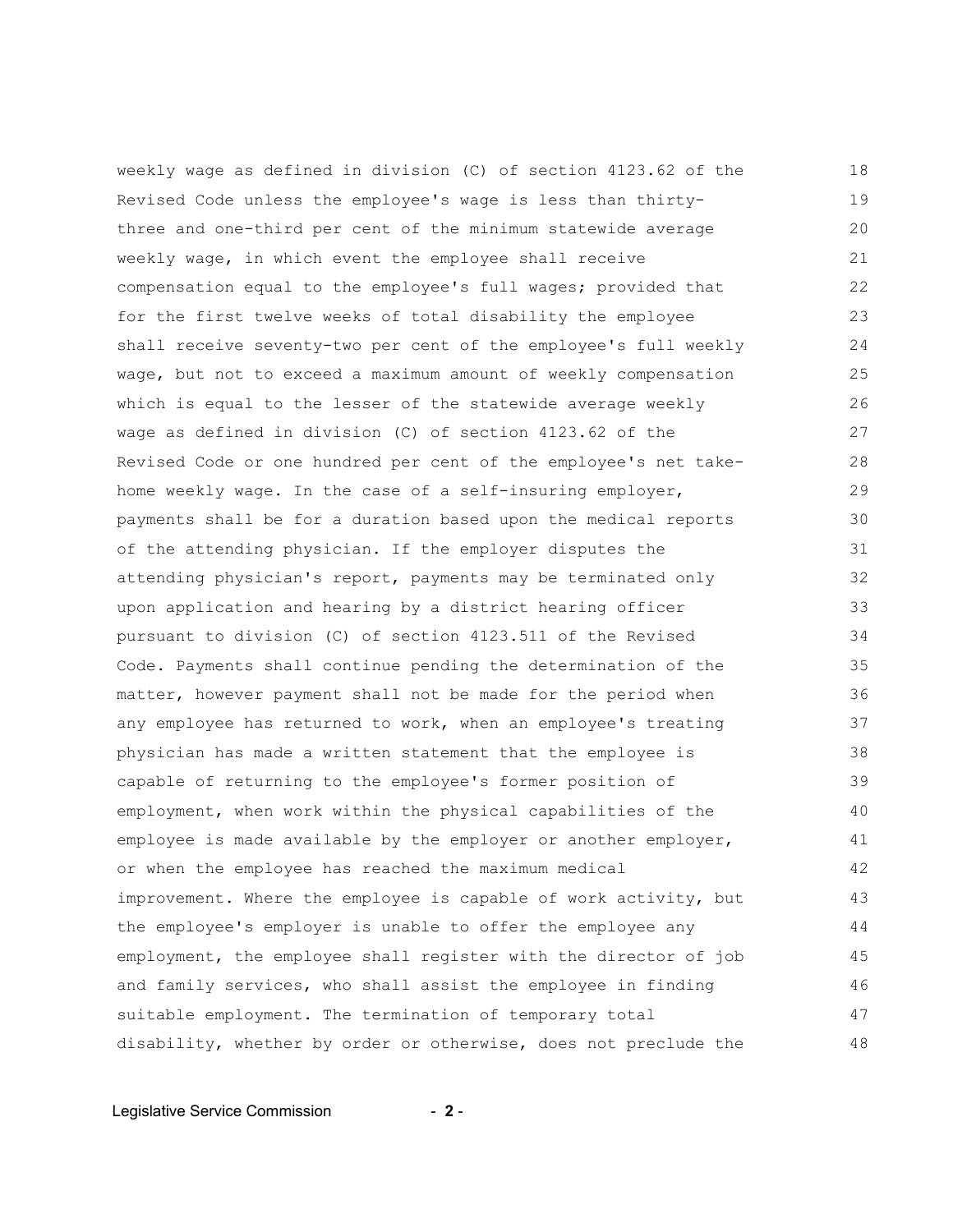commencement of temporary total disability at another point in time if the employee again becomes temporarily totally disabled. 49 50

After two hundred weeks of temporary total disability benefits, the medical section of the bureau of workers' compensation shall may schedule the claimant for an examination for an evaluation to determine whether or not the temporary disability has become permanent. A self-insuring employer shall notify the bureau immediately after payment of two hundred weeks of temporary total disability and . The self-insuring employer may request that the bureau schedule the claimant for such-an examination to determine whether the temporary disability has become permanent.

When the employee is awarded compensation for temporary total disability for a period for which the employee has received benefits under Chapter 4141. of the Revised Code, the bureau shall pay an amount equal to the amount received from the award to the director of job and family services and the director shall credit the amount to the accounts of the employers to whose accounts the payment of benefits was charged or is chargeable to the extent it was charged or is chargeable. 61 62 63 64 65 66 67 68

If any compensation under this section has been paid for the same period or periods for which temporary nonoccupational accident and sickness insurance is or has been paid pursuant to an insurance policy or program to which the employer has made the entire contribution or payment for providing insurance or under a nonoccupational accident and sickness program fully funded by the employer, except as otherwise provided in this division compensation paid under this section for the period or periods shall be paid only to the extent by which the payment or payments exceeds the amount of the nonoccupational insurance or 69 70 71 72 73 74 75 76 77 78

Legislative Service Commission **- 3** -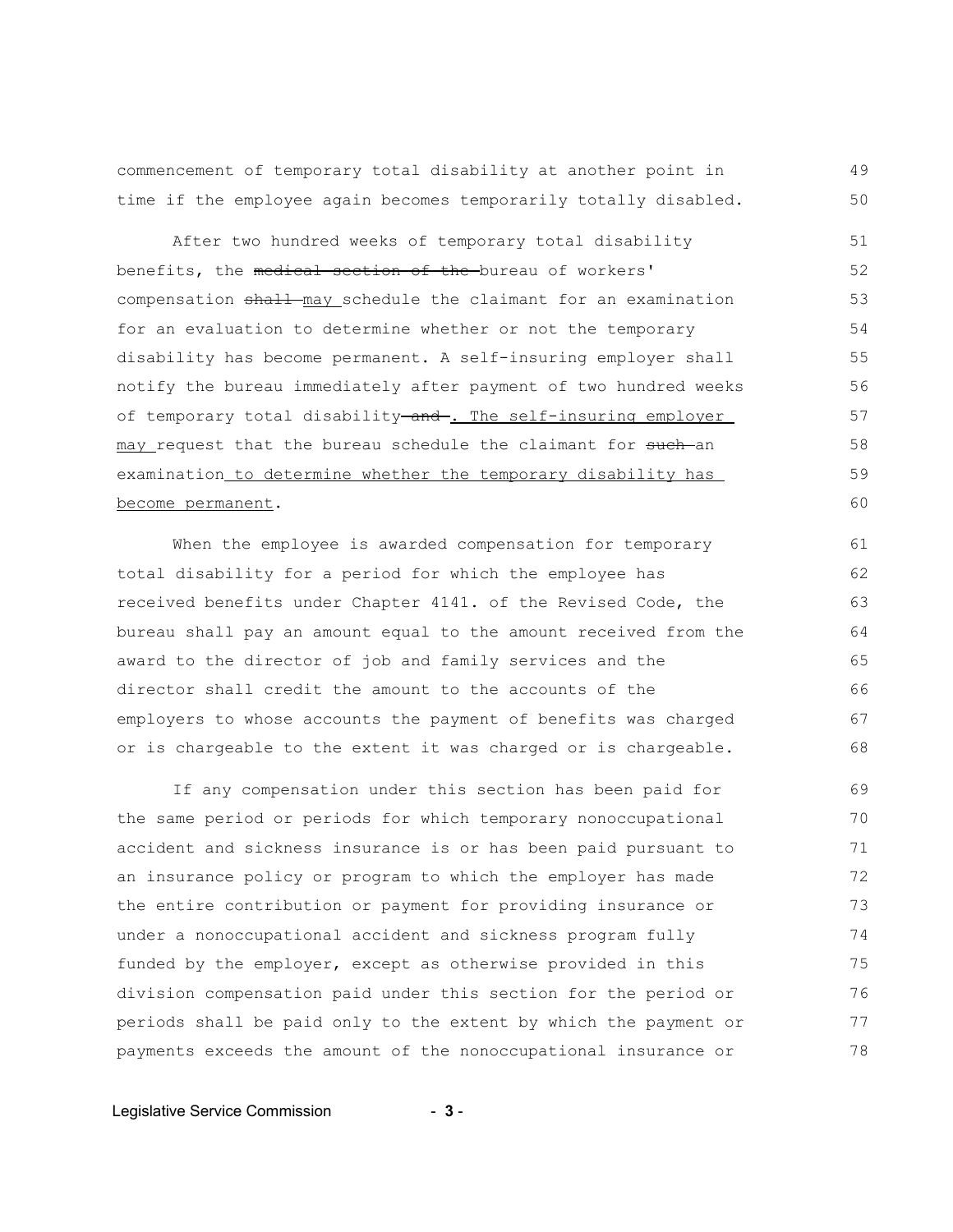program paid or payable. Offset of the compensation shall be made only upon the prior order of the bureau or industrial commission or agreement of the claimant. If an employer provides supplemental sick leave benefits in addition to temporary total disability compensation paid under this section, and if the employer and an employee agree in writing to the payment of the supplemental sick leave benefits, temporary total disability benefits may be paid without an offset for those supplemental sick leave benefits. 79 80 81 82 83 84 85 86 87

As used in this division, "net take-home weekly wage" means the amount obtained by dividing an employee's total remuneration, as defined in section 4141.01 of the Revised Code, paid to or earned by the employee during the first four of the last five completed calendar quarters which immediately precede the first day of the employee's entitlement to benefits under this division, by the number of weeks during which the employee was paid or earned remuneration during those four quarters, less the amount of local, state, and federal income taxes deducted for each such week.

(B)(1) If an employee in a claim allowed under this chapter suffers a wage loss as a result of returning to employment other than the employee's former position of employment due to an injury or occupational disease, the employee shall receive compensation at sixty-six and two-thirds per cent of the difference between the employee's average weekly wage and the employee's present earnings not to exceed the statewide average weekly wage. The payments may continue for up to a maximum of two hundred weeks, but the payments shall be reduced by the corresponding number of weeks in which the employee receives payments pursuant to division (A)(2) of section 4121.67 of the Revised Code. 98 99 100 101 102 103 104 105 106 107 108 109

Legislative Service Commission - **4** -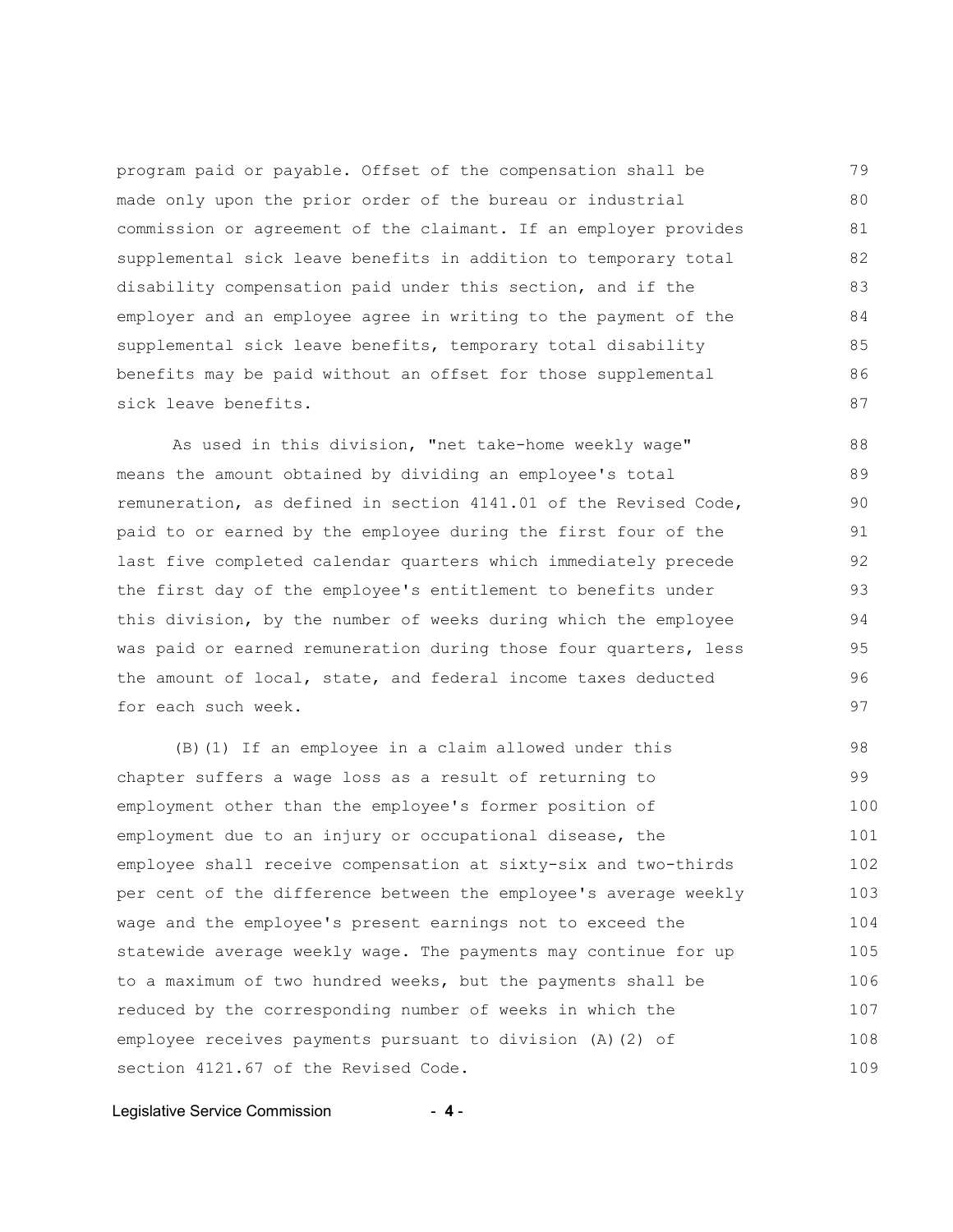(2) If an employee in a claim allowed under this chapter suffers a wage loss as a result of being unable to find employment consistent with the employee's disability resulting from the employee's injury or occupational disease, the employee shall receive compensation at sixty-six and two-thirds per cent of the difference between the employee's average weekly wage and the employee's present earnings, not to exceed the statewide average weekly wage. The payments may continue for up to a maximum of fifty-two weeks. The first twenty-six weeks of payments under division (B)(2) of this section shall be in addition to the maximum of two hundred weeks of payments allowed under division (B)(1) of this section. If an employee in a claim allowed under this chapter receives compensation under division (B)(2) of this section in excess of twenty-six weeks, the number of weeks of compensation allowable under division (B)(1) of this section shall be reduced by the corresponding number of weeks in excess of twenty-six, and up to fifty-two, that is allowable under division (B)(1) of this section. 110 111 112 113 114 115 116 117 118 119 120 121 122 123 124 125 126 127

(3) The number of weeks of wage loss payable to an employee under divisions (B)(1) and (2) of this section shall not exceed two hundred and twenty-six weeks in the aggregate. 128 129 130

(C) In the event an employee of a professional sports franchise domiciled in this state is disabled as the result of an injury or occupational disease, the total amount of payments made under a contract of hire or collective bargaining agreement to the employee during a period of disability is deemed an advanced payment of compensation payable under sections 4123.56 to 4123.58 of the Revised Code. The employer shall be reimbursed the total amount of the advanced payments out of any award of compensation made pursuant to sections 4123.56 to 4123.58 of the Revised Code. 131 132 133 134 135 136 137 138 139 140

Legislative Service Commission **- 5** -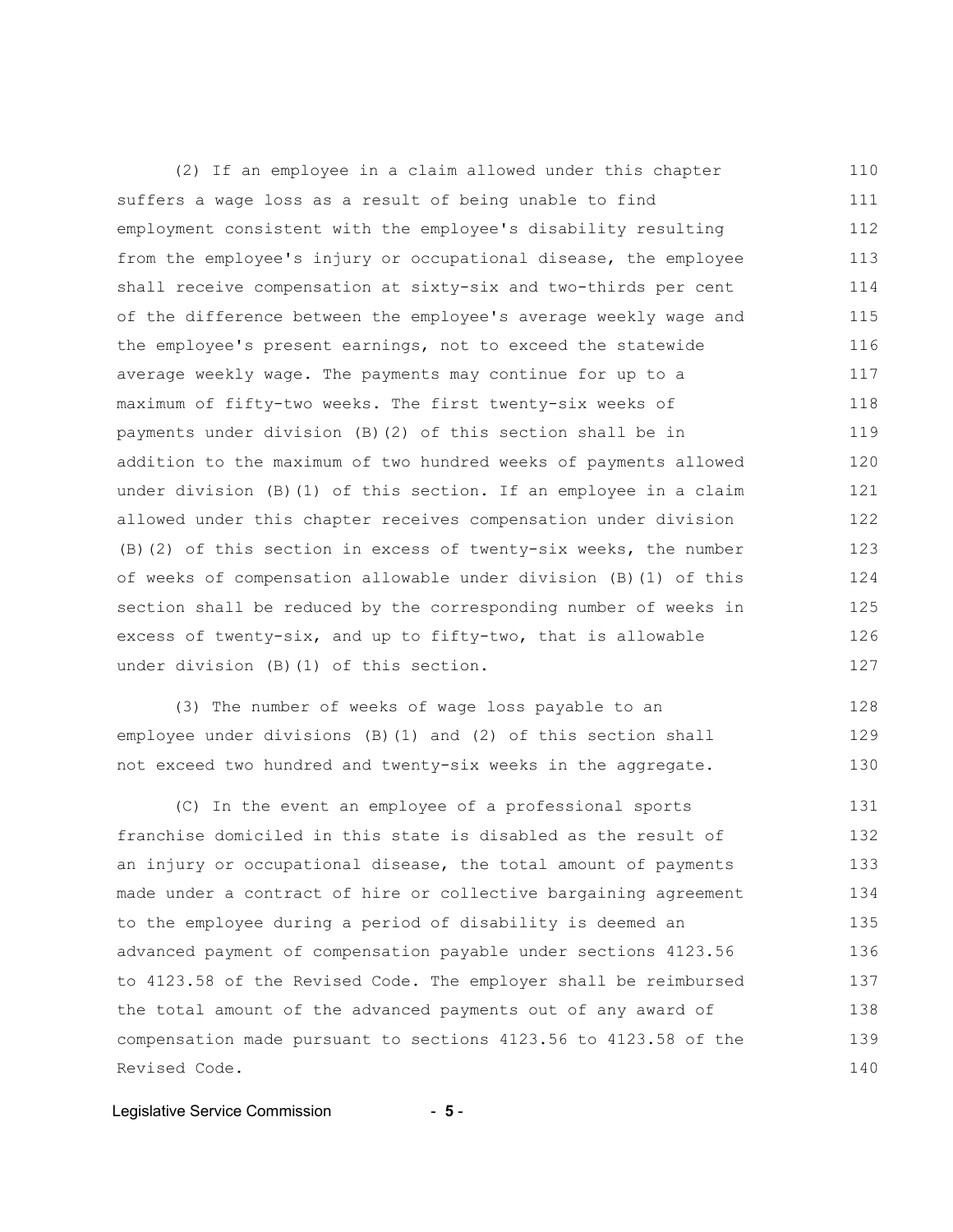(D) If an employee receives temporary total disability benefits pursuant to division (A) of this section and social security retirement benefits pursuant to the "Social Security Act," the weekly benefit amount under division (A) of this section shall not exceed sixty-six and two-thirds per cent of the statewide average weekly wage as defined in division (C) of section 4123.62 of the Revised Code. 141 142 143 144 145 146 147

(E) If an employee is eligible for compensation under division (A) of this section, but the employee's full weekly wage has not been determined at the time payments are to commence under division (H) of section 4123.511 of the Revised Code, the employee shall receive thirty-three and one-third per cent of the statewide average weekly wage as defined in division (C) of section 4123.62 of the Revised Code. On determination of the employee's full weekly wage, the compensation an employee receives shall be adjusted pursuant to division (A) of this section. 148 149 150 151 152 153 154 155 156 157

If the amount of compensation an employee receives under this division is greater than the adjusted amount the employee receives under division (A) of this section that is based on the employee's full weekly wage, the excess amount shall be recovered in the manner provided in division (K) of section 4123.511 of the Revised Code. If the amount of compensation an employee receives under this division is less than the adjusted amount the employee receives under that division that is based on the employee's full weekly wage, the employee shall receive the difference between those two amounts. 158 159 160 161 162 163 164 165 166 167

(F) If an employee is unable to work or suffers a wage loss as the direct result of an impairment arising from an injury or occupational disease, the employee is entitled to 168 169 170

Legislative Service Commission **6 - 6** -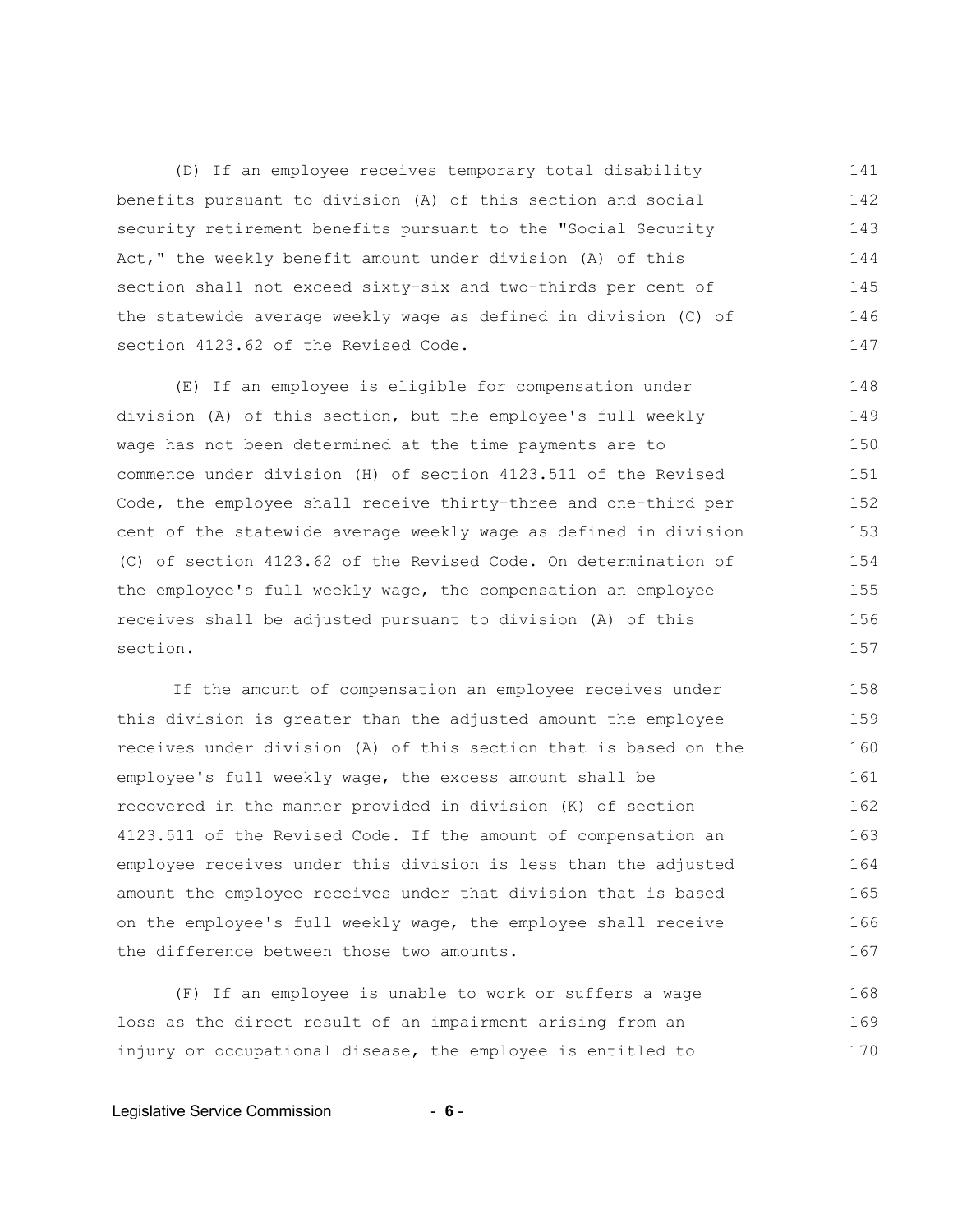receive compensation under this section, provided the employee is otherwise qualified. If an employee is not working or has suffered a wage loss as the direct result of reasons unrelated to the allowed injury or occupational disease, the employee is not eligible to receive compensation under this section. It is the intent of the general assembly to supersede any previous judicial decision that applied the doctrine of voluntary abandonment to a claim brought under this section. 171 172 173 174 175 176 177 178

**Sec. 4123.64.** (A) The administrator of workers' compensation, under special circumstances, and when the same is deemed advisable for the purpose of rendering the injured or disabled employee financial relief or for the purpose of furthering histhe injured or disabled employee's rehabilitation, may commute payments of compensation or benefits to one or more lump-sum payments. 179 180 181 182 183 184 185

(B) The administrator shall adopt rules which set forth the policy for awarding lump sum payments. The rules shall: 186 187

(1) Enumerate the allowable purposes for payments and the conditions for making such awards; 188 189

(2) Enumerate the maximum reduction in compensation allowable; 190 191

(3) Enumerate the documentation necessary to award a lumpsum payment; 192 193

(4) Require that all checks include the claimant as a payee, except where the check is for the payment of attorney's fees in accordance with section 4123.06 of the Revised Code, in which case the attorney shall be named as the only payee on the check; 194 195 196 197 198

Legislative Service Commission - 7 -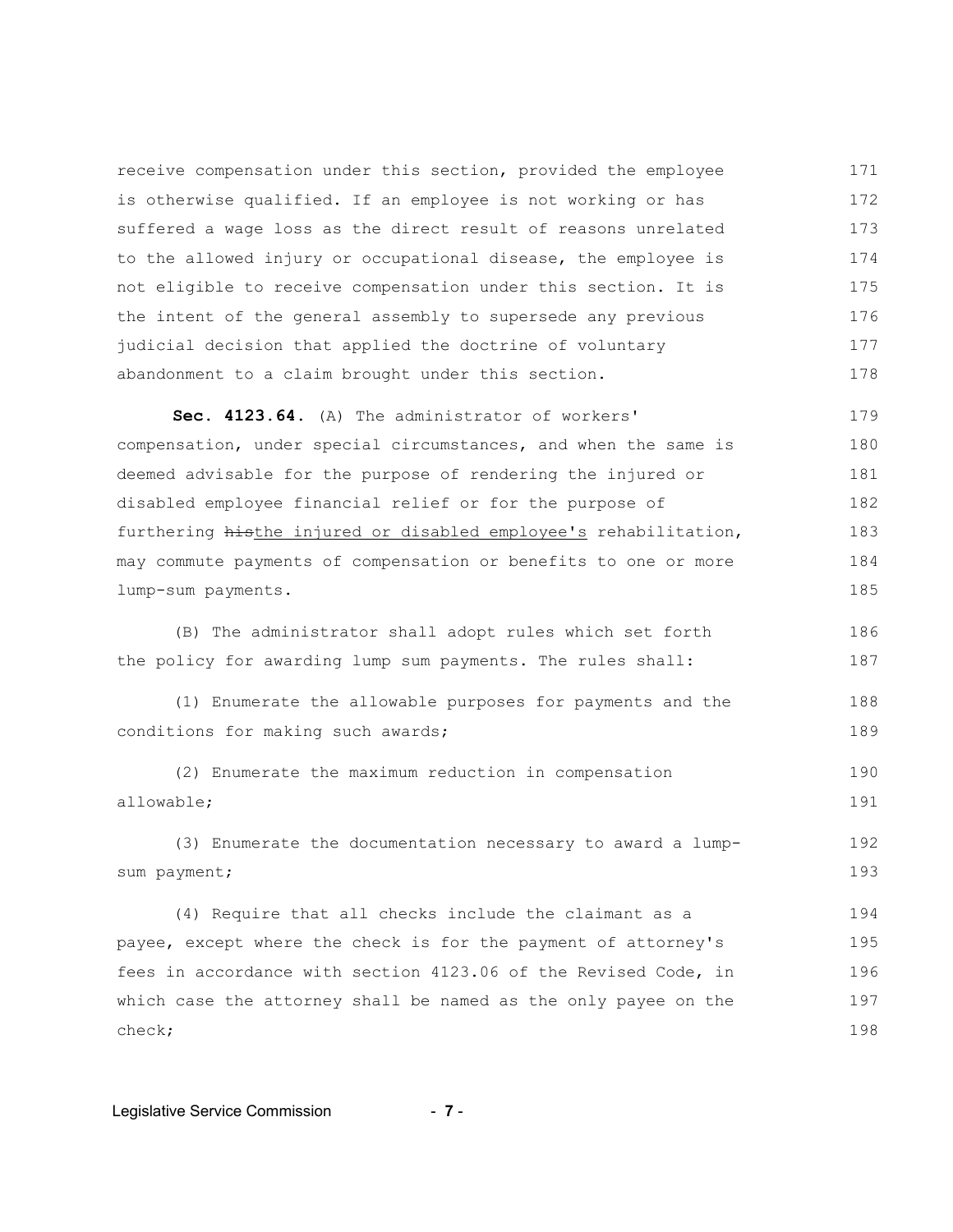| (5) Require a fully completed and current application-                   | 199 |
|--------------------------------------------------------------------------|-----|
| including notary and seal; and                                           | 200 |
| (6) Specify procedures to make a claimant aware of the                   | 201 |
| reduction in amount of compensation which will occur.                    | 202 |
| (C) An order of the administrator issued under this                      | 203 |
| section is appealable pursuant to section 4123.511 of the                | 204 |
| Revised Code but is not appealable to court under section                | 205 |
| 4123.512 of the Revised Code."                                           | 206 |
| In line 356, delete "section" and insert "sections"; after "4123.01" 207 |     |
| insert ", 4123.56, and 4123.64"                                          | 208 |
| In line 357, delete "is" and insert "are"                                | 209 |

In line 357, delete "is" and insert "are"

The motion was \_\_\_\_\_\_\_\_\_\_\_\_ agreed to.

| SYNOPSIS                                                         | 210 |  |  |  |  |  |
|------------------------------------------------------------------|-----|--|--|--|--|--|
| Lump sum payments; medical examinations                          | 211 |  |  |  |  |  |
| R.C. 4123.56 and 4123.64                                         | 212 |  |  |  |  |  |
| Allows, rather than requires as under current law, the           | 213 |  |  |  |  |  |
| Bureau of Workers' Compensation (BWC) to schedule a recipient of | 214 |  |  |  |  |  |
| temporary total disability (TTD) compensation for a medical      | 215 |  |  |  |  |  |
| examination after 200 weeks to evaluate whether the disability   |     |  |  |  |  |  |
| is permanent.                                                    |     |  |  |  |  |  |
| Allows, rather than requires as under current law, a self-       | 218 |  |  |  |  |  |
| insuring employer to request that BWC schedule an examination    | 219 |  |  |  |  |  |
| described above when the self-insuring employer's employee has   | 220 |  |  |  |  |  |
| 221<br>received 200 weeks of TTD.                                |     |  |  |  |  |  |

Legislative Service Commission **- 8** -